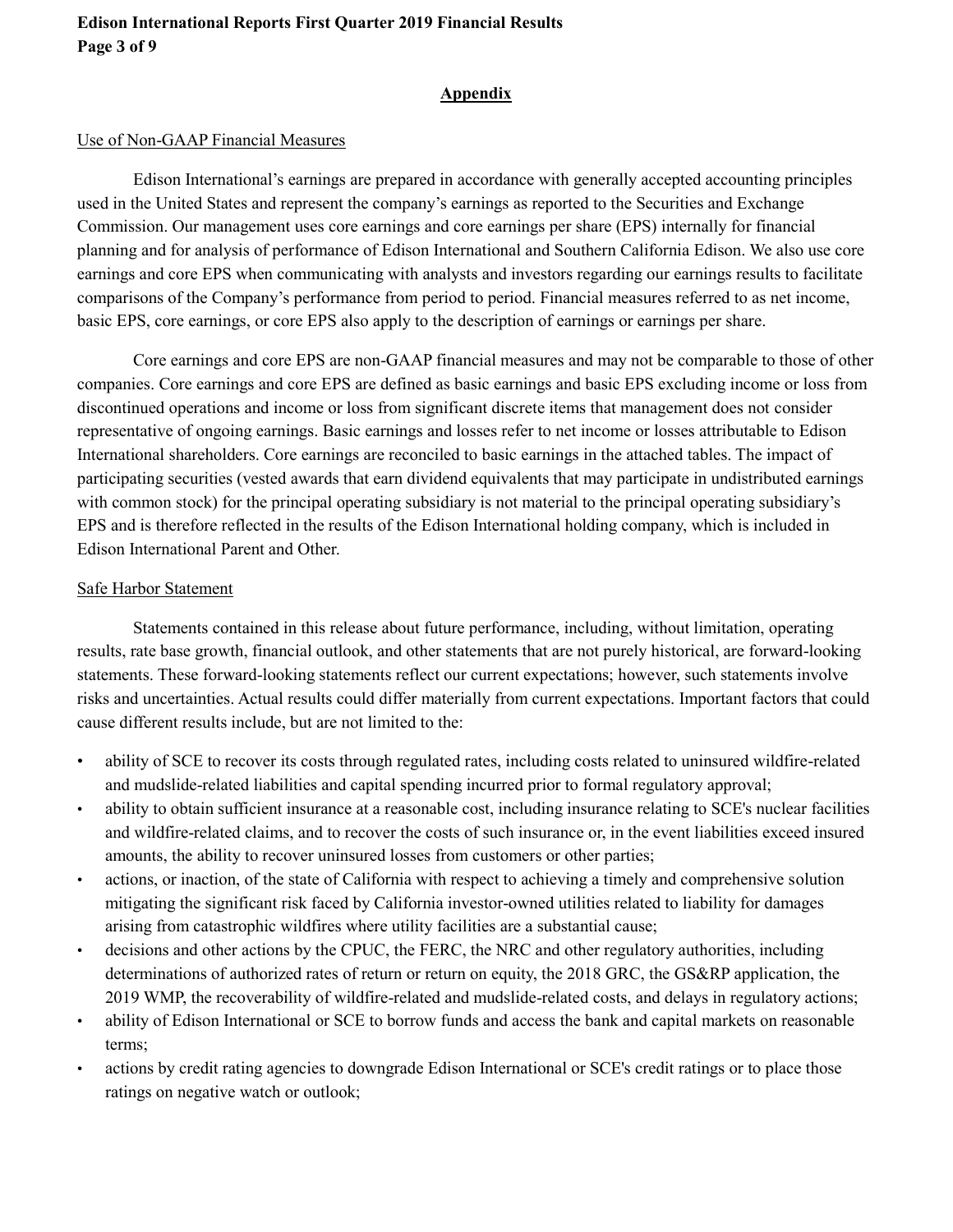### **Edison International Reports First Quarter 2019 Financial Results Page 4 of 9**

- risks associated with the decommissioning of San Onofre, including those related to public opposition, permitting, governmental approvals, on-site storage of spent nuclear fuel, delays, contractual disputes, and cost overruns;
- extreme weather-related incidents and other natural disasters (including earthquakes and events caused, or exacerbated, by climate change, such as wildfires), which could cause, among other things, public safety issues, property damage and operational issues;
- risks associated with cost allocation resulting in higher rates for utility bundled service customers because of possible customer bypass or departure for other electricity providers such as CCAs and Electric Service Providers;
- risks inherent in SCE's transmission and distribution infrastructure investment program, including those related to project site identification, public opposition, environmental mitigation, construction, permitting, power curtailment costs (payments due under power contracts in the event there is insufficient transmission to enable acceptance of power delivery), changes in the CAISO's transmission plans, and governmental approvals; and
- risks associated with the operation of transmission and distribution assets and power generating facilities, including public and employee safety issues, the risk of utility assets causing or contributing to wildfires, failure, availability, efficiency, and output of equipment and facilities, and availability and cost of spare parts.

Other important factors are discussed under the headings "Risk Factors" and "Management's Discussion and Analysis" in Edison International's Form 10-K, and other reports filed with the Securities and Exchange Commission, which are available on our website: www.edisoninvestor.com. These filings also provide additional information on historical and other factual data contained in this news release. Edison International and SCE provide direct links to certain SCE and other parties' regulatory filings and documents with the CPUC and the FERC and certain agency rulings and notices in open proceedings at www.edisoninvestor.com (SCE Regulatory Highlights) so that such filings, rulings and notices are available to all investors. Edison International and SCE post or provide direct links to certain documents and information related to Southern California wildfires which may be of interest to investors at www.edisoninvestor.com (Southern California Wildfires) in order to publicly disseminate such information. Edison International and SCE also routinely post or provide direct links to presentations, documents and other information that may be of interest to investors at www.edisoninvestor.com (Events and Presentations) in order to publicly disseminate such information.

These forward-looking statements represent our expectations only as of the date of this news release, and Edison International assumes no duty to update them to reflect new information, events or circumstances.

#### Reminder: Edison International Will Hold a Conference Call Today

|                    | When: Tuesday, April 30, 2019, 1:30 p.m. (Pacific Time)           |
|--------------------|-------------------------------------------------------------------|
| Telephone Numbers: | 1-888-673-9780 (US) and 1-312-470-0178 (Int'l) - Passcode: Edison |
| Telephone Replay:  | 1-866-436-9392 (US) and 1-203-369-1038 (Int'l) - Passcode: 9856   |
|                    | Telephone replay available through May 16, 2019                   |
| Webcast:           | www.edisoninvestor.com                                            |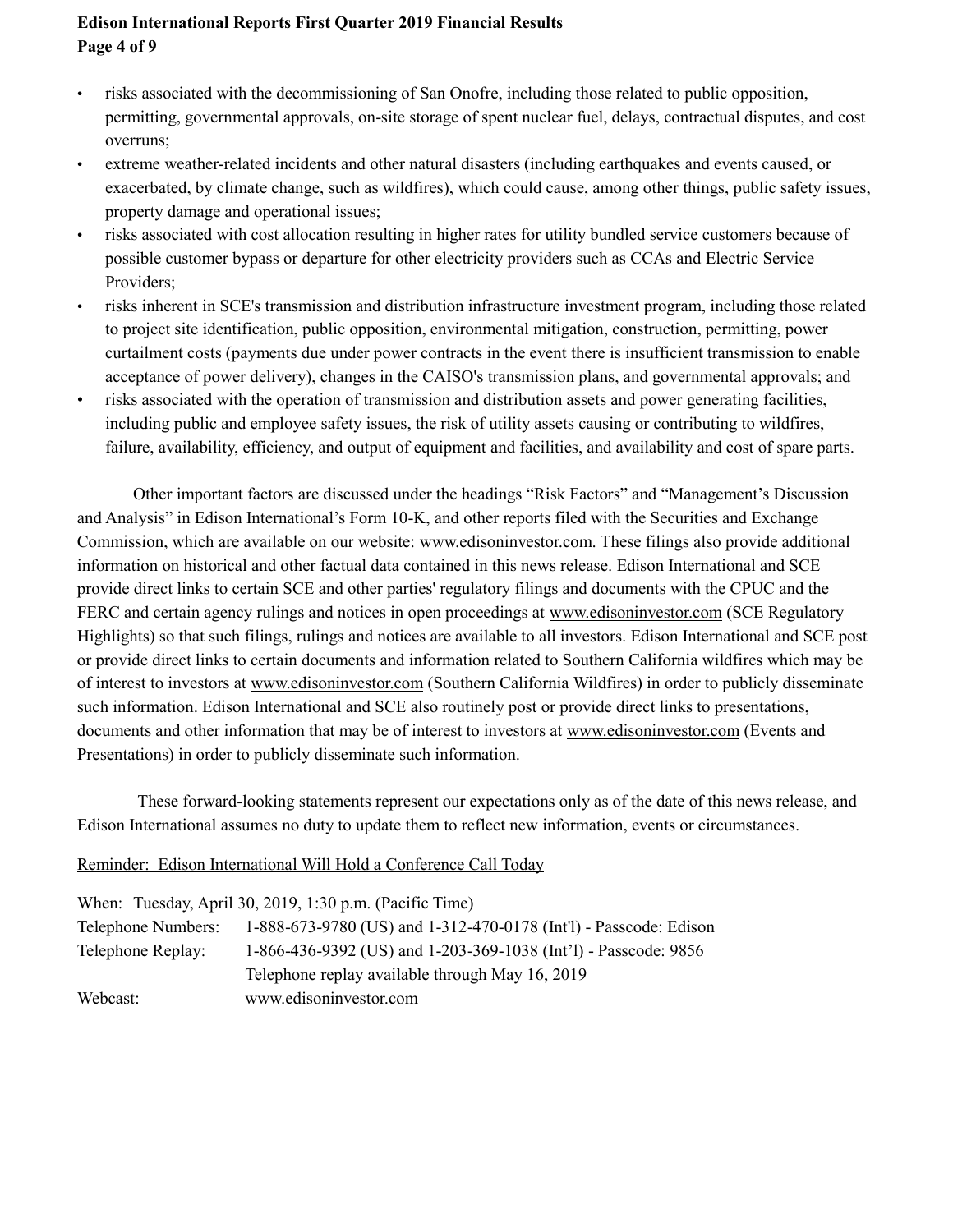|                                                                | Three months ended March 31, |                   |        |  |
|----------------------------------------------------------------|------------------------------|-------------------|--------|--|
|                                                                | 2019                         | 2018              | Change |  |
| Earnings (loss) per share attributable to Edison International |                              |                   |        |  |
| Continuing operations                                          |                              |                   |        |  |
| <b>SCE</b>                                                     | \$<br>0.90 S                 | 0.88S             | 0.02   |  |
| Edison International Parent and Other                          | (0.05)                       | (0.21)            | 0.16   |  |
| Edison International                                           | 0.85                         | 0.67              | 0.18   |  |
| Less: Non-core items                                           |                              |                   |        |  |
| <b>SCE</b>                                                     | 0.22                         |                   | 0.22   |  |
| Edison International Parent and Other                          |                              | (0.13)            | 0.13   |  |
| Total non-core items                                           | 0.22                         | (0.13)            | 0.35   |  |
| Core earnings (losses)                                         |                              |                   |        |  |
| <b>SCE</b>                                                     | 0.68                         | 0.88              | (0.20) |  |
| Edison International Parent and Other                          | (0.05)                       | (0.08)            | 0.03   |  |
| Edison International                                           | \$<br>0.63<br>-S             | 0.80 <sup>5</sup> | (0.17) |  |

#### **First Quarter Reconciliation of Basic Earnings Per Share to Core Earnings Per Share**

Note: Diluted earnings were \$0.85 and \$0.67 per share for the three months ended March 31, 2019 and 2018 respectively.

|                                                        | Three months ended March 31. |           |           |        |  |
|--------------------------------------------------------|------------------------------|-----------|-----------|--------|--|
| (in millions)                                          |                              | 2019      |           | Change |  |
| Net income (loss) attributable to Edison International |                              |           |           |        |  |
| Continuing operations                                  |                              |           |           |        |  |
| <b>SCE</b>                                             | \$                           | 293S      | 286 \$    | 7      |  |
| Edison International Parent and Other                  |                              | (15)      | (68)      | 53     |  |
| Edison International                                   |                              | 278       | 218       | 60     |  |
| Less: Non-core items                                   |                              |           |           |        |  |
| SCE <sup>1</sup>                                       |                              | 72        |           | 72     |  |
| Edison International Parent and Other <sup>2</sup>     |                              |           | (44)      | 44     |  |
| Total non-core items                                   |                              | 72        | (44)      | 116    |  |
| Core earnings (losses)                                 |                              |           |           |        |  |
| <b>SCE</b>                                             |                              | 221       | 286       | (65)   |  |
| Edison International Parent and Other                  |                              | (15)      | (24)      | 9      |  |
| Edison International                                   | \$                           | 206<br>-S | 262<br>-S | (56)   |  |

#### **First Quarter Reconciliation of Basic Earnings to Core Earnings (in millions)**

1 Includes income tax benefits of \$69 million recorded in 2019 for SCE related to changes in the allocation of deferred tax remeasurement between customers and shareholders as a result of a CPUC resolution issued in February 2019.

<sup>2</sup> Losses in 2018 primarily related to impairment and other charges of \$66 million (\$48 million after-tax) resulting from Edison International's agreement to sell SoCore Energy to a third party.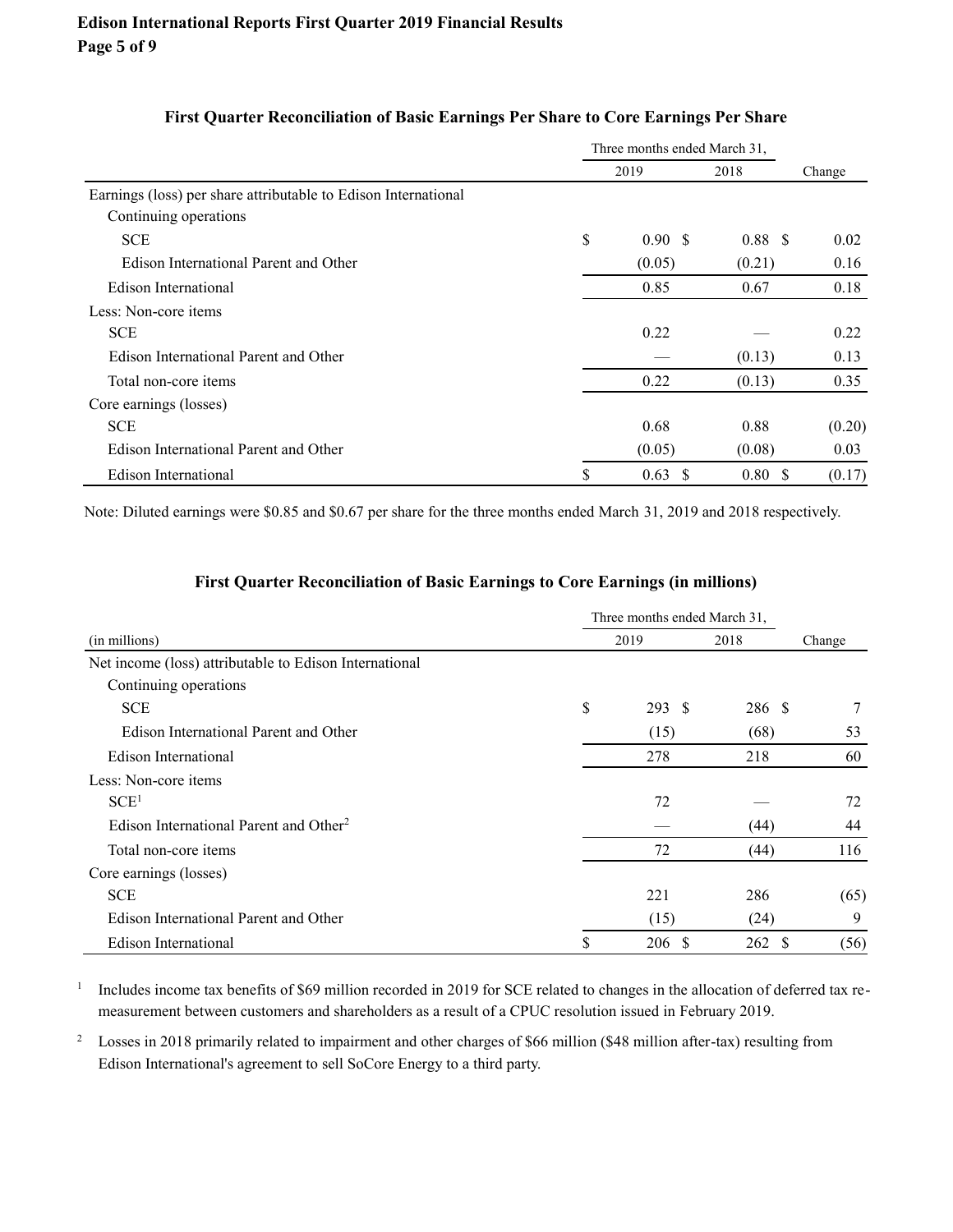## **Edison International Reports First Quarter 2019 Financial Results Page 6 of 9**

| <b>Consolidated Statements of Income</b>                                                        |             | <b>Edison International</b>  |               |       |  |
|-------------------------------------------------------------------------------------------------|-------------|------------------------------|---------------|-------|--|
|                                                                                                 |             | Three months ended March 31, |               |       |  |
| (in millions, except per-share amounts, unaudited)                                              |             | 2019                         |               | 2018  |  |
| <b>Total operating revenue</b>                                                                  | $\mathbb S$ | 2,824 \$                     |               | 2,564 |  |
| Purchased power and fuel                                                                        |             | 1,005                        |               | 926   |  |
| Operation and maintenance                                                                       |             | 882                          |               | 675   |  |
| Depreciation and amortization                                                                   |             | 480                          |               | 462   |  |
| Property and other taxes                                                                        |             | 110                          |               | 107   |  |
| Impairment and other                                                                            |             | (4)                          |               | 66    |  |
| Other operating income                                                                          |             | (1)                          |               | (2)   |  |
| <b>Total operating expenses</b>                                                                 |             | 2,472                        |               | 2,234 |  |
| <b>Operating income</b>                                                                         |             | 352                          |               | 330   |  |
| Interest expense                                                                                |             | (194)                        |               | (170) |  |
| Other income and expenses                                                                       |             | 38                           |               | 51    |  |
| Income from continuing operations before income taxes                                           |             | 196                          |               | 211   |  |
| Income tax benefit                                                                              |             | (112)                        |               | (31)  |  |
| Income from continuing operations                                                               |             | 308                          |               | 242   |  |
| <b>Net income</b>                                                                               |             | 308                          |               | 242   |  |
| Preferred and preference stock dividend requirements of SCE                                     |             | 30                           |               | 30    |  |
| Other noncontrolling interests                                                                  |             |                              |               | (6)   |  |
| Net income attributable to Edison International common shareholders                             | \$          | 278                          | $\mathcal{S}$ | 218   |  |
| Amounts attributable to Edison International common shareholders:                               |             |                              |               |       |  |
| Income from continuing operations, net of tax                                                   | $\mathbb S$ | 278                          | <sup>\$</sup> | 218   |  |
| Net income attributable to Edison International common shareholders                             | \$          | 278                          | $\mathcal{S}$ | 218   |  |
| Basic earnings per share:                                                                       |             |                              |               |       |  |
| Weighted-average shares of common stock outstanding                                             |             | 326                          |               | 326   |  |
| Continuing operations                                                                           | \$          | 0.85                         | <sup>\$</sup> | 0.67  |  |
| Basic earnings per common share attributable to Edison International common<br>shareholders     | \$          | 0.85                         | <sup>\$</sup> | 0.67  |  |
| Diluted earnings per share:                                                                     |             |                              |               |       |  |
| Weighted-average shares of common stock outstanding, including effect of dilutive<br>securities |             | 327                          |               | 327   |  |
| Continuing operations                                                                           | \$          | 0.85                         | <sup>\$</sup> | 0.67  |  |
| Diluted earnings per common share attributable to Edison International                          |             |                              |               |       |  |

**common shareholders:** \$ 0.85 \$ 0.67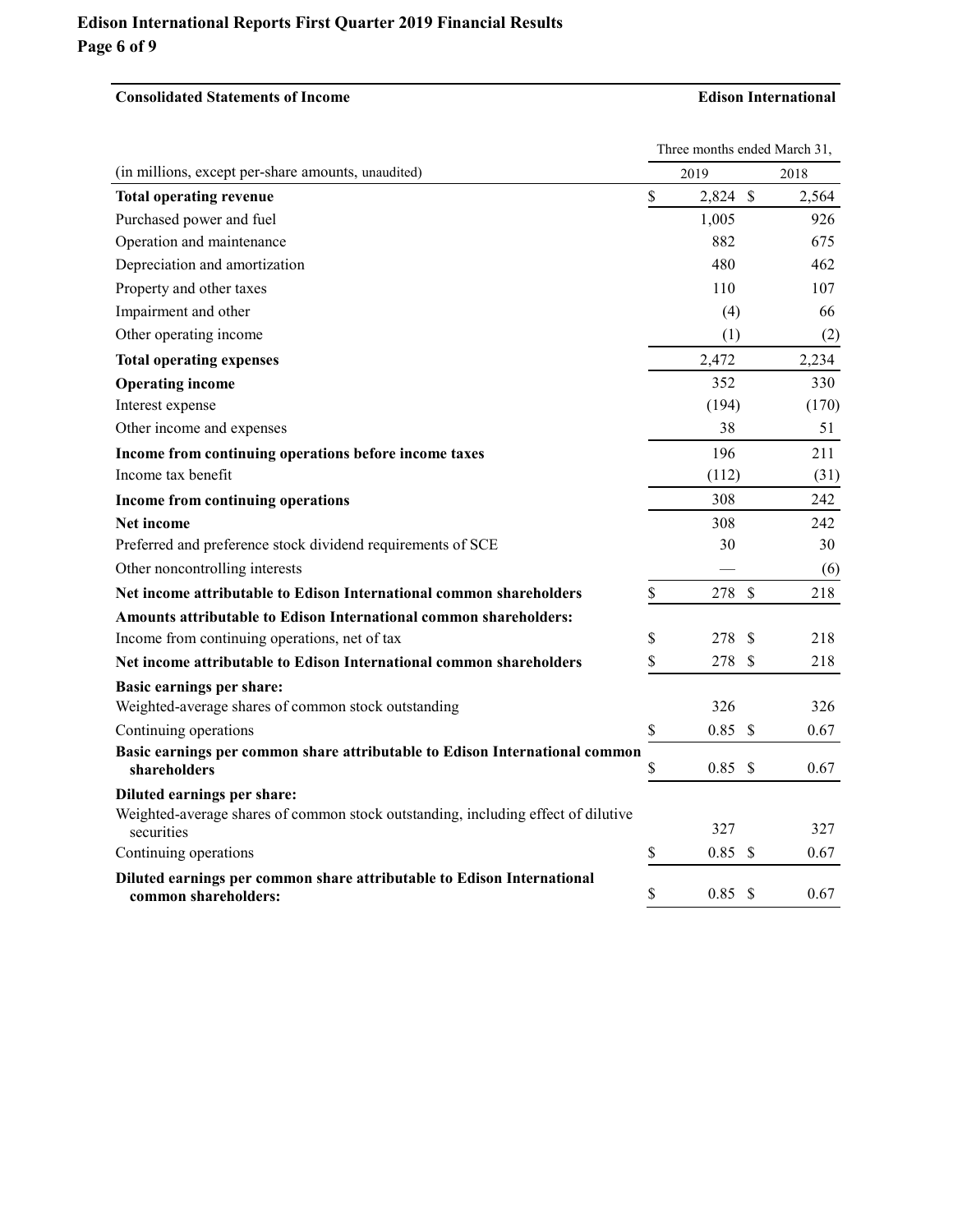## **Edison International Reports First Quarter 2019 Financial Results Page 7 of 9**

| <b>Consolidated Balance Sheets</b>                                                                                                  |                   | <b>Edison International</b> |
|-------------------------------------------------------------------------------------------------------------------------------------|-------------------|-----------------------------|
| (in millions, unaudited)                                                                                                            | March 31.<br>2019 | December 31.<br>2018        |
| <b>ASSETS</b>                                                                                                                       |                   |                             |
| Cash and cash equivalents                                                                                                           | \$<br>328 \$      | 144                         |
| Receivables, less allowances of \$49 and \$52 for uncollectible accounts at respective dates                                        | 716               | 730                         |
| Accrued unbilled revenue                                                                                                            | 459               | 482                         |
| Inventory                                                                                                                           | 312               | 282                         |
| Income tax receivables                                                                                                              | 192               | 191                         |
| Prepaid expenses                                                                                                                    | 465               | 148                         |
| Derivative assets                                                                                                                   | 101               | 171                         |
| Regulatory assets                                                                                                                   | 1,286             | 1,133                       |
| Other current assets                                                                                                                | 140               | 78                          |
| <b>Total current assets</b>                                                                                                         | 3,999             | 3,359                       |
| Nuclear decommissioning trusts                                                                                                      | 4,291             | 4,120                       |
| Other investments                                                                                                                   | 76                | 63                          |
| <b>Total investments</b>                                                                                                            | 4,367             | 4,183                       |
| Utility property, plant and equipment, less accumulated depreciation and amortization of<br>\$9,671 and \$9,566 at respective dates | 41,678            | 41,269                      |
| Nonutility property, plant and equipment, less accumulated depreciation of \$82 at both<br>dates                                    | 86                | 79                          |
| Total property, plant and equipment                                                                                                 | 41,764            | 41,348                      |
| Regulatory assets                                                                                                                   | 5,268             | 5,380                       |
| Operating lease right-of-use assets                                                                                                 | 933               |                             |
| Other long-term assets                                                                                                              | 2,462             | 2,445                       |
| <b>Total long-term assets</b>                                                                                                       | 8,663             | 7,825                       |

| <b>Total assets</b> |  | 58,793<br>داء<br><u>)</u> | 56.715<br>56,715 |
|---------------------|--|---------------------------|------------------|
|---------------------|--|---------------------------|------------------|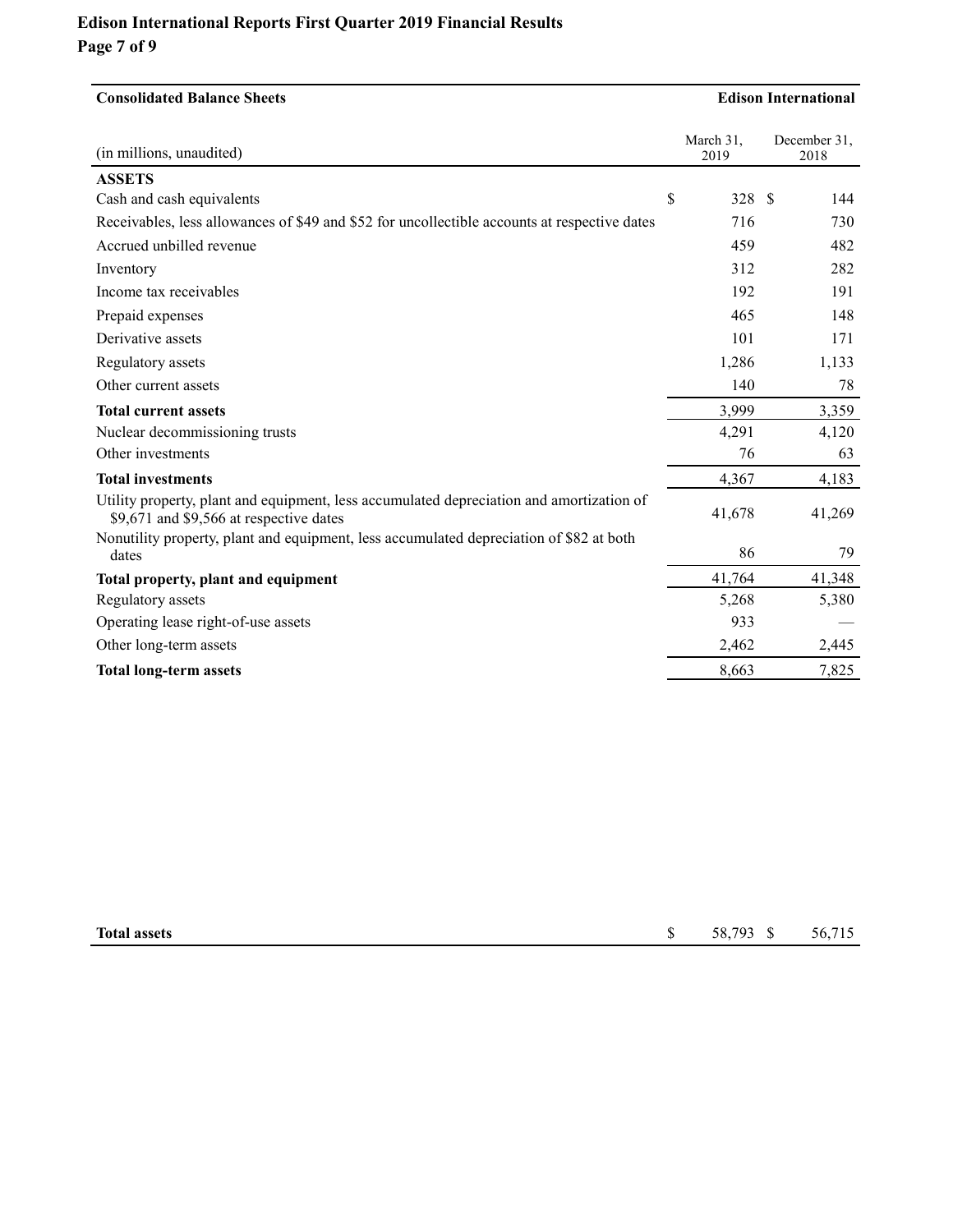# **Edison International Reports First Quarter 2019 Financial Results Page 8 of 9**

| <b>Consolidated Balance Sheets</b>                                                                                           |                   | <b>Edison International</b> |
|------------------------------------------------------------------------------------------------------------------------------|-------------------|-----------------------------|
| (in millions, except share amounts, unaudited)                                                                               | March 31,<br>2019 | December 31,<br>2018        |
| <b>LIABILITIES AND EQUITY</b>                                                                                                |                   |                             |
| Short-term debt                                                                                                              | \$<br>932 \$      | 720                         |
| Current portion of long-term debt                                                                                            | 79                | 79                          |
| Accounts payable                                                                                                             | 1,366             | 1,511                       |
| Accrued taxes                                                                                                                | 104               | 21                          |
| Customer deposits                                                                                                            | 303               | 299                         |
| Regulatory liabilities                                                                                                       | 1,295             | 1,532                       |
| Current portion of operating lease liabilities                                                                               | 157               |                             |
| Other current liabilities                                                                                                    | 1,139             | 1,233                       |
| <b>Total current liabilities</b>                                                                                             | 5,375             | 5,395                       |
| Long-term debt                                                                                                               | 15,683            | 14,632                      |
| Deferred income taxes and credits                                                                                            | 4,685             | 4,576                       |
| Pensions and benefits                                                                                                        | 869               | 869                         |
| Asset retirement obligations                                                                                                 | 2,999             | 3,031                       |
| Regulatory liabilities                                                                                                       | 8,588             | 8,329                       |
| Operating lease liabilities                                                                                                  | 776               |                             |
| Wildfire-related claims                                                                                                      | 4,669             | 4,669                       |
| Other deferred credits and other long-term liabilities                                                                       | 2,430             | 2,562                       |
| Total deferred credits and other liabilities                                                                                 | 25,016            | 24,036                      |
| <b>Total liabilities</b>                                                                                                     | 46,074            | 44,063                      |
| Commitments and contingencies                                                                                                |                   |                             |
| Common stock, no par value (800,000,000 shares authorized; 325,811,206 shares issued<br>and outstanding at respective dates) | 2,550             | 2,545                       |
| Accumulated other comprehensive loss                                                                                         | (58)              | (50)                        |
| Retained earnings                                                                                                            | 8,034             | 7,964                       |
| Total Edison International's common shareholders' equity                                                                     | 10,526            | 10,459                      |
| Noncontrolling interests - preferred and preference stock of SCE                                                             | 2,193             | 2,193                       |
| <b>Total equity</b>                                                                                                          | 12,719            | 12,652                      |
|                                                                                                                              |                   |                             |

**Total liabilities and equity 8** 58,793 \$ 56,715